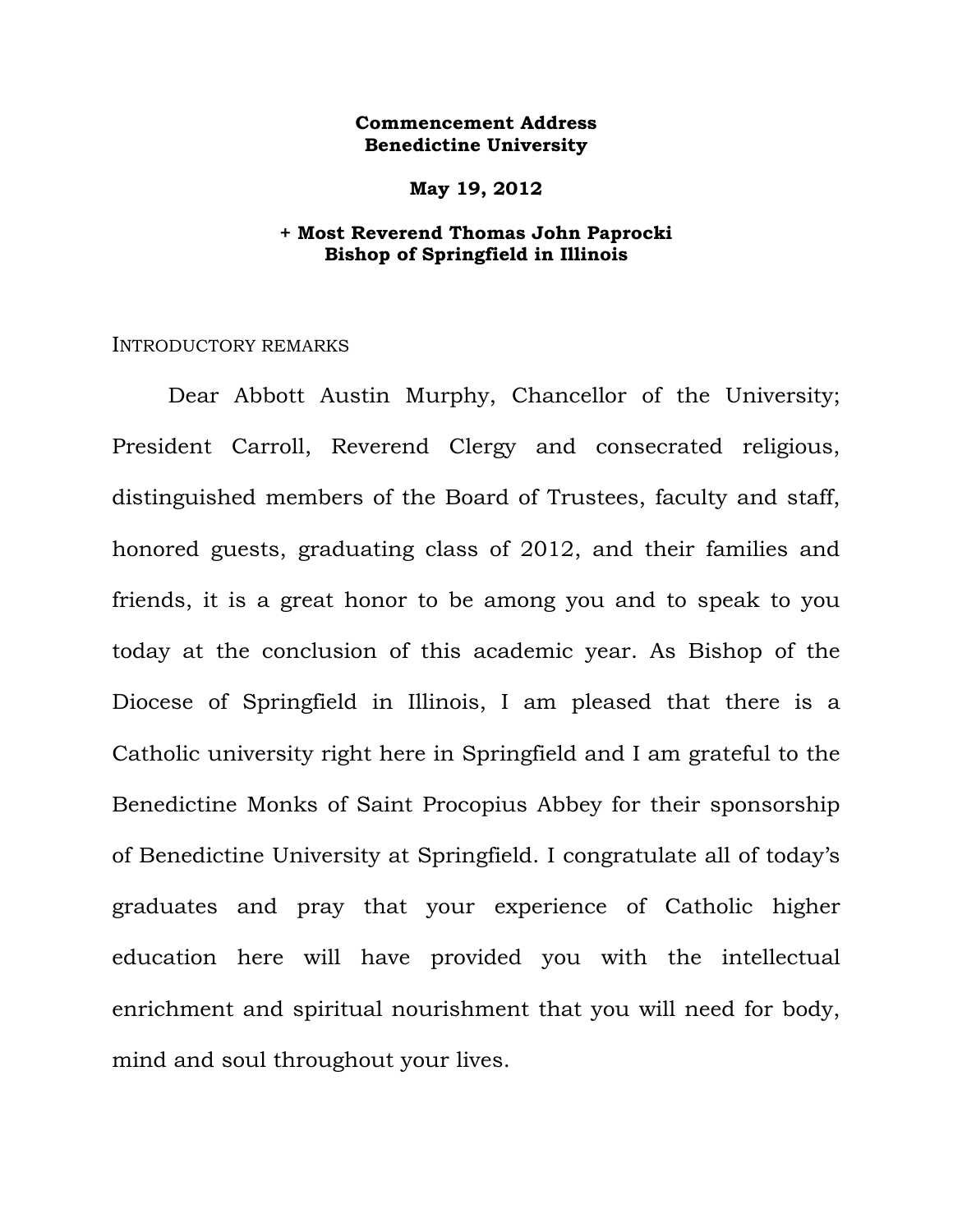### THE SHELTERED CAMPUS

 Dear graduates, a college campus may well be likened to the Shire of J. R. R. Tolkien's great work, *The Lord of the Rings*, one of my favorite pieces of literature. The Hobbits who lived in the Shire "were, in fact, sheltered, but they had ceased to remember it."1 The same might be said of most college students today, for a college campus can be likened to the Shire in that so long as students remain on the campus they are often, like Hobbits, "quite content to ignore and be ignored by the world of the 'Big Folk."<sup>2</sup>

 I say this not to be demeaning, but rather to recognize the reality of the world in which you have lived these past few years. It is of benefit to students that they are sheltered without remembering it so that their energies and efforts may be better attuned to their studies.

 But there is also a disadvantage to this sheltering. As degrees are pursued, the outside world continues to plod along, often without being noticed by those whose lives are taken up in their studies. But now that the time of your studies has come to an end, it is time for you to leave the shelter of this campus.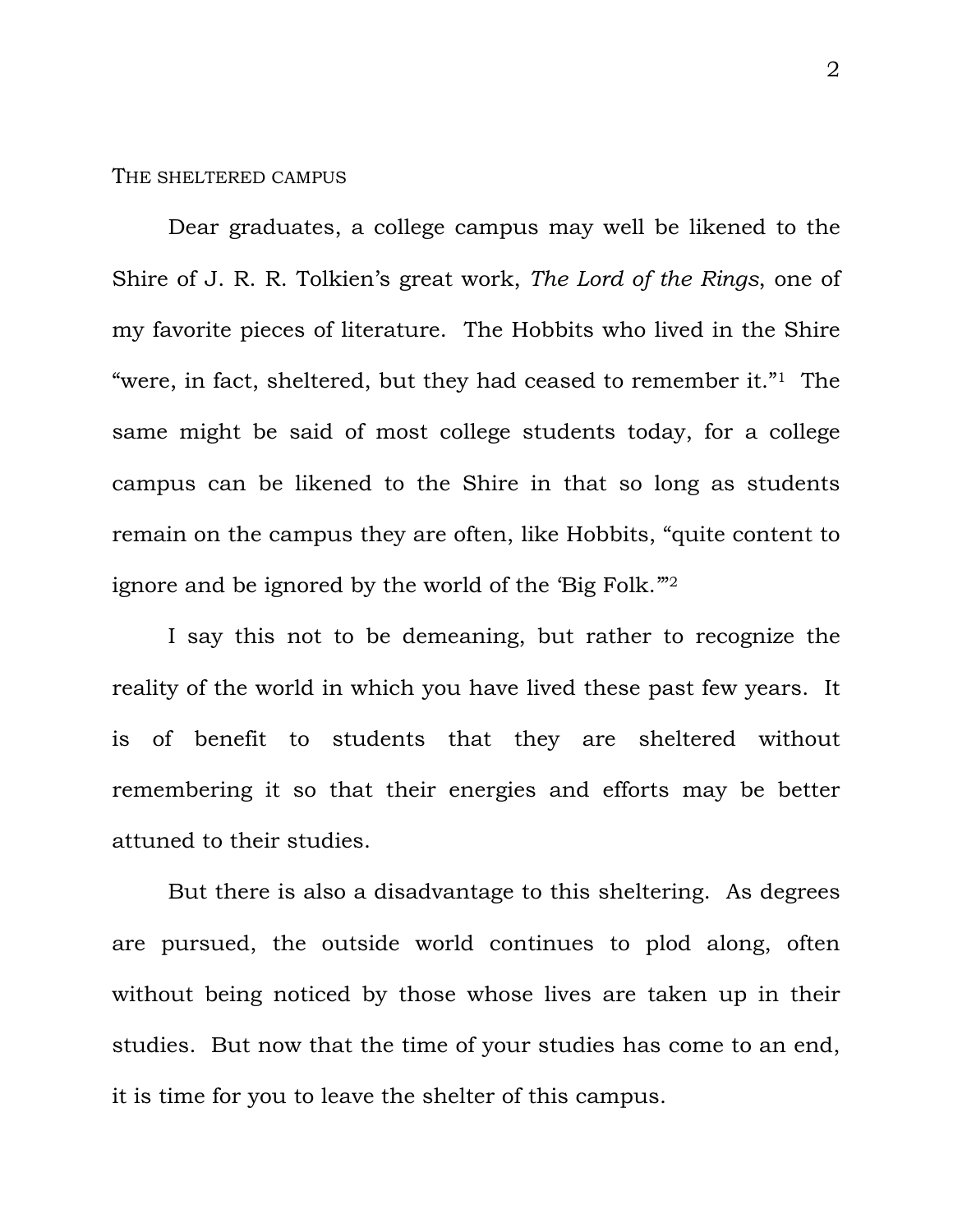The world to which you will soon return is different from when you began your studies a few years ago. Much as the growing power of Sauron threatened the life of the Shire, so, too, the growing power of secularism threatens the life of our Republic. And just as the Shire was saved through the efforts of simple and humble Hobbits, so, too, can the Republic be saved by the simple and humble efforts of its citizens, including yourselves.

 For this reason, through the United States Conference of Catholic Bishops' *Ad Hoc* Committee for Religious Liberty, my brother Bishops and I have called the faithful of these United States of America to a Fortnight for Freedom. This two-week period, which begins on June 21st, the vigil of Saints John Fisher and Thomas More, and concludes on July 4th, Independence Day, is envisioned as "a great hymn of prayer for our country."3

## WHAT IS AT STAKE

 Over the past several years, the growing forces of secularism have continued to threaten the life of our Republic by threatening the first freedom on which this Republic was founded: that of religious liberty. Why is this issue so important?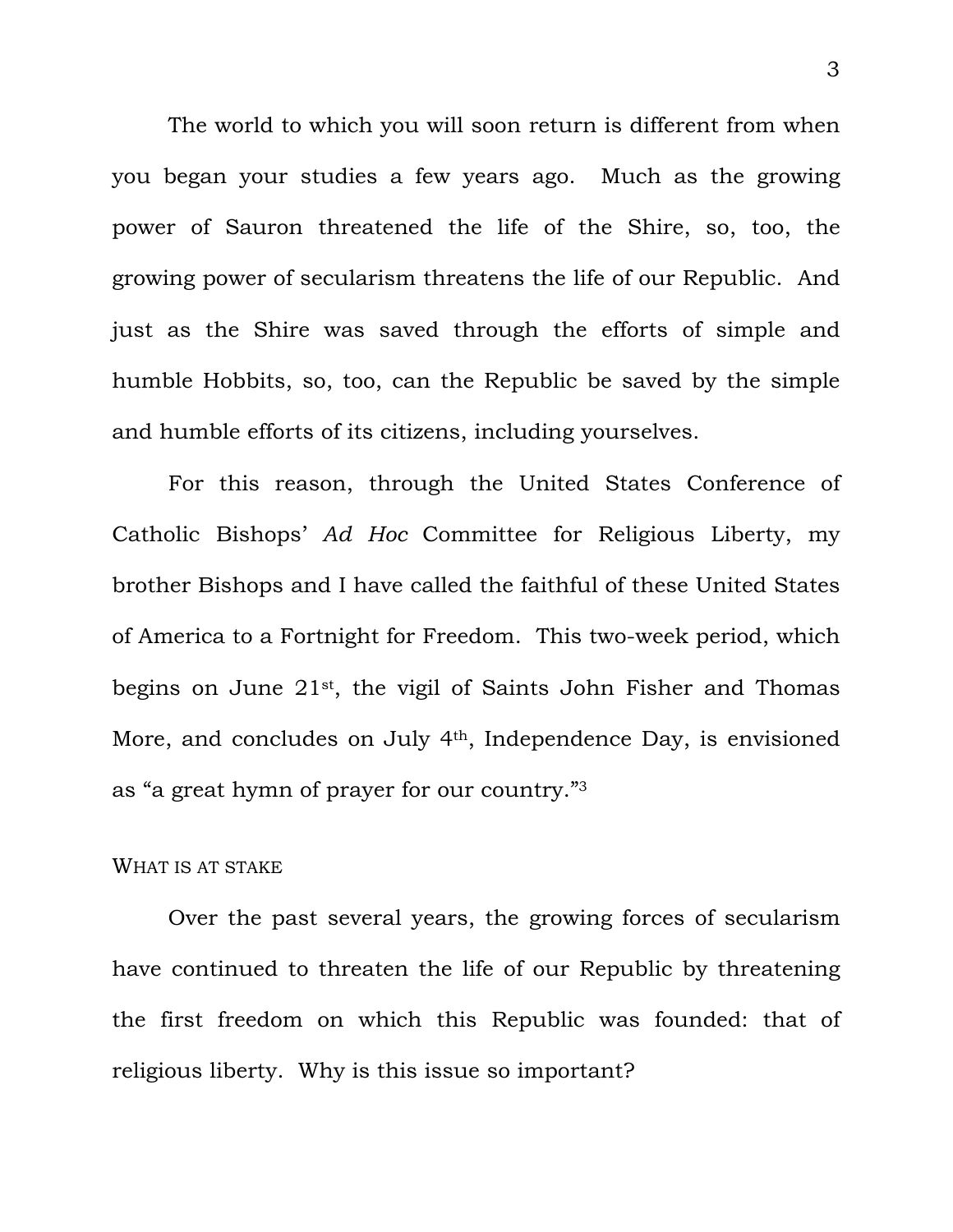His Eminence Francis Cardinal George, Archbishop of Chicago, has expressed it well:

Human beings need religious liberty because they are created in the image and likeness of God, with rational souls and with free will. God has implanted in human beings a natural desire to seek and to know transcendent truths, not just empirical truths. Thus, the right to religious liberty exists prior to, and regardless of, its recognition by any civil authority. It is not reducible to a civil right. It is a human right, a natural right.<sup>4</sup>

This right "is the first freedom because if we are not free in our conscience and our practice of religion, all other freedoms are fragile."5 If this freedom can be taken away, so can every other freedom.

 The recent statement of the Bishops' Committee for Religious Freedom, *Our First, Most Cherished Freedom*, noted six particular areas where religious liberty is currently threatened in our nation:

1. Through the mandate of the Department of Health and Human Services for contraception, sterilization, and abortion-inducing drugs, the federal government in an unprecedented way will force religious institutions to facilitate and fund products and practices contrary to their own moral teaching and purport to define which religious institutions are "religious enough" to merit protection of their religious liberty. As Archbishop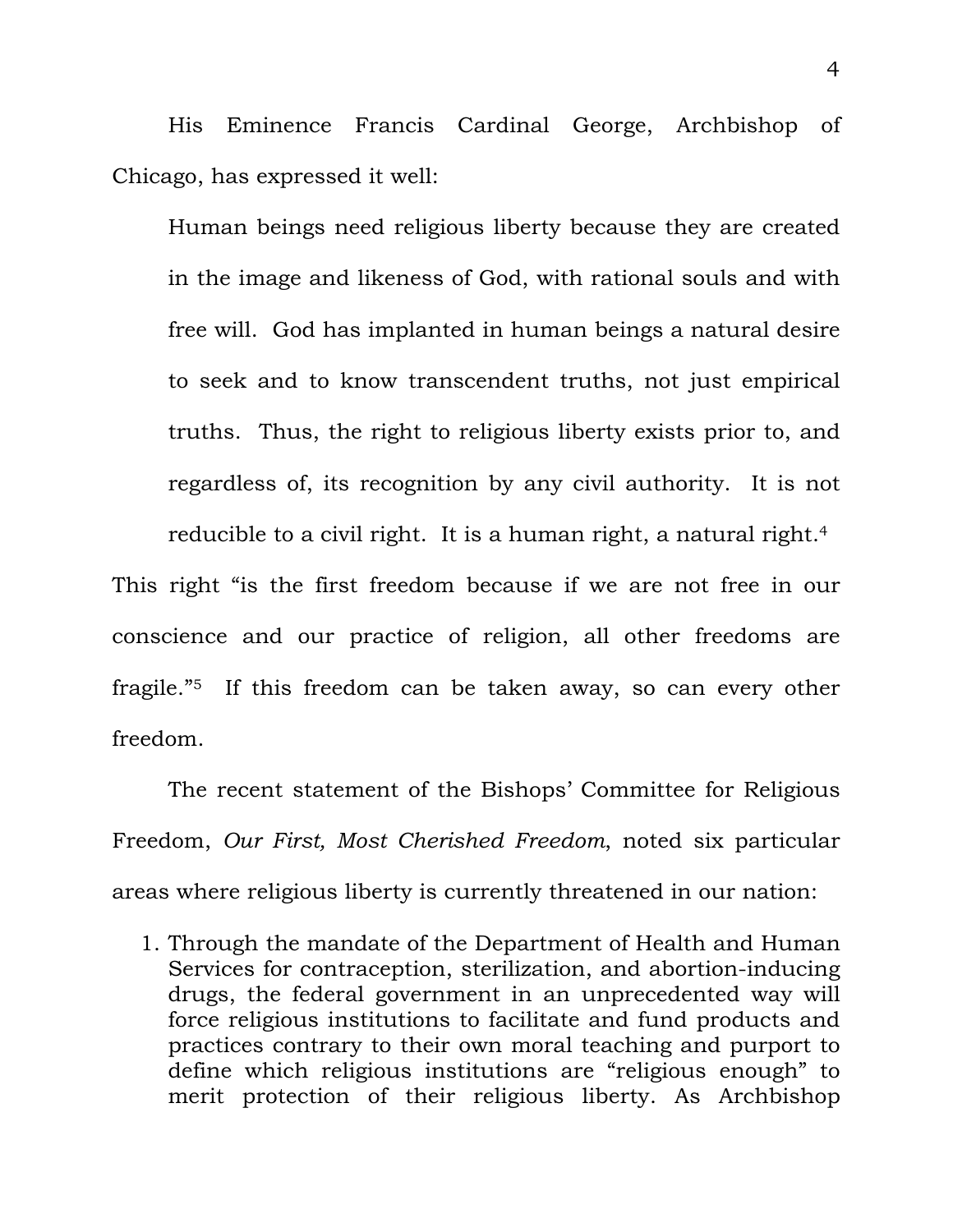William Lori of Baltimore, Chairman of the Ad Hoc Committee for Religious Liberty, testified to Congress: "This . . . is a matter of whether religious people and institutions may be *forced* by the government to provide coverage for contraception or sterilization, even if that violates their religious beliefs."6

- 2. Several states have recently passed laws that forbid what the government deems "harboring" of undocumented immigrants—and what the Church deems Christian charity and pastoral care to those immigrants.7
- 3. In its over-100-year history, the University of California Hastings College of Law has denied student organization status to only one group, the Christian Legal Society, because it required its leaders to be Christian and to abstain from sexual activity outside of marriage.
- 4. Boston, San Francisco, the District of Columbia, and the state of Illinois have driven local Catholic Charities out of the business of providing adoption or foster care services—by revoking their licenses, by ending their government contracts, or both—because those Charities refused to place children with same-sex couples or unmarried opposite-sex couples who cohabit.
- 5. New York City enacted a rule that barred the Bronx Household of Faith and sixty other churches from renting public schools on weekends for worship services even though non-religious groups could rent the same schools for scores of other uses. While this would not frequently affect Catholic parishes, which generally own their own buildings, it would be devastating to many smaller congregations. It is a simple case of discrimination against religious believers.
- 6. Notwithstanding years of excellent performance by the United States Conference of Catholic Bishops' Migration and Refugee Services in administering contract services for victims of human trafficking, the federal government changed its contract specifications to require us to provide or refer for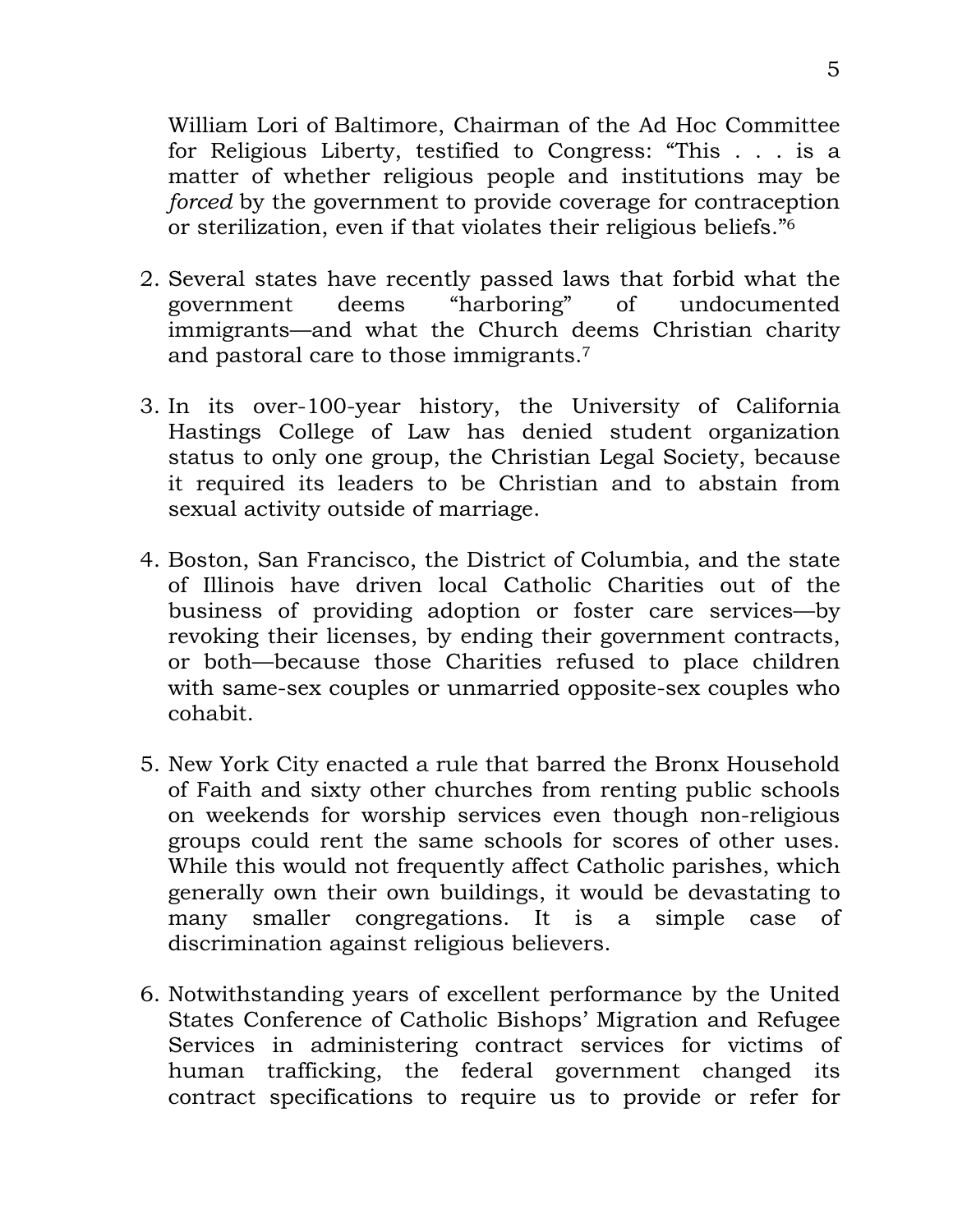contraceptive and abortion services in violation of Catholic teaching. Religious institutions should not be disqualified from a government contract based on religious belief, and they do not somehow lose their religious identity or liberty upon entering such contracts.

In the presence of such assaults, there are some who ask, "What's the big deal? Why can't you just be quiet and keep your religion to yourself?"

 We cannot be quiet because, as Cardinal George has rightly observed, "This effort to eliminate the involvement of religion in public life is a nascent form of state tyranny."8 We cannot be quiet when our civil liberties are threatened because "what is at stake is whether America will continue to have a free, creative, and robust civil society – or whether the state alone will determine who gets to contribute to the common good, and how they get to do it."9 We cannot remain quiet because "restrictions of religious liberty are an attack on civil society and the American genius for voluntary associations."10

We do not seek to impose our beliefs upon others, but only the freedom to live them ourselves. "What we ask is nothing more than that our God-given right to religious liberty be respected. We ask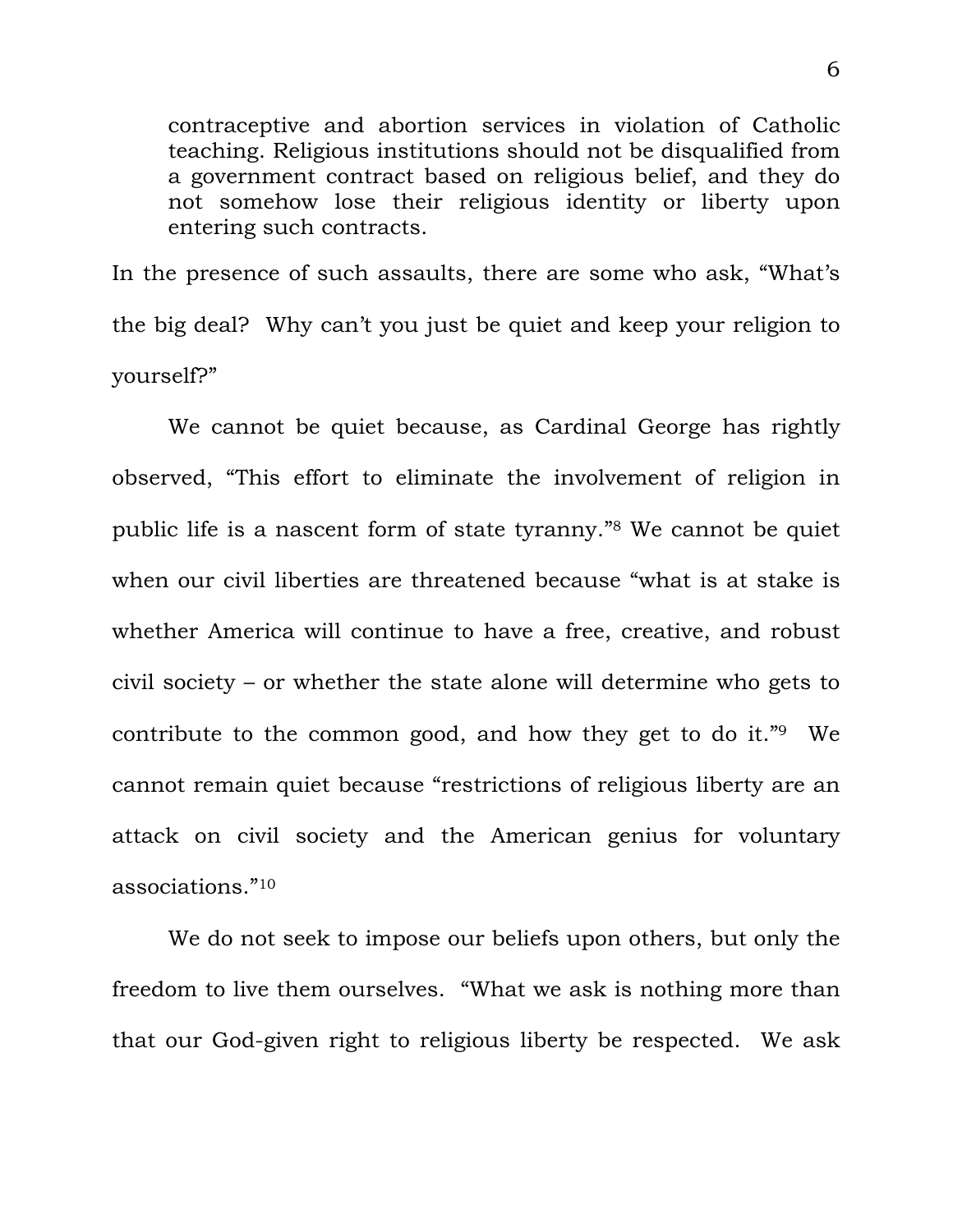nothing less than that the Constitution and laws of the United States, which recognize that right, be respected."11

We do not desire to make a sacred public square, but "a civil public square, where all citizens can make their contribution to the common good."12 Such a public square might be termed an authentically American public square.

"[T]his ought not to be a partisan issue. The Constitution is not for Democrats or Republicans or Independents. It is for all of us, and a great nonpartisan effort should be led by our elected representatives to ensure that it remains so."13

### IT FALLS TO YOU

 From the beginning of this great country, Catholics "have been staunch defenders of religious liberty in the past" and "we have a solemn duty to discharge that duty today. We need, therefore to speak frankly with each other when our freedoms are threatened. Now is such a time."14

 Confronted with the growing shadow of the Dark Tower of Mordor, Frodo Baggins says to Gandalf the Grey, "I wish it need not have happened in my time." In reply, Gandalf says, "So do I, and so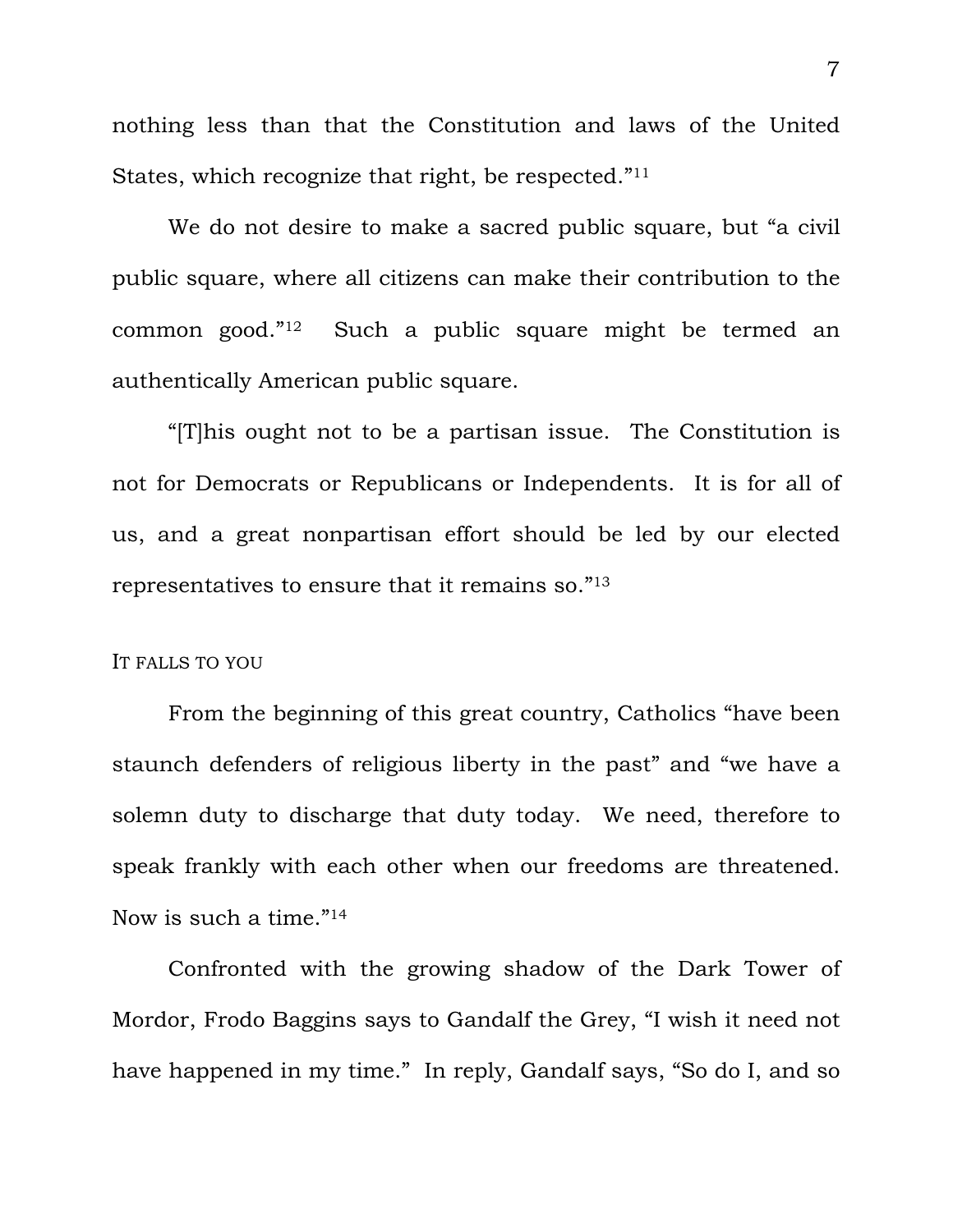do all who live to see such times. But that is not for them to decide. All we have to decide is what to do with the time that is given us."<sup>15</sup> Many of you may well be thinking along the same lines as Frodo when you look to what the future holds.

 As you, dear graduates, stand today with your diploma in hand, what will you do with the education you have received? What will you do with the time that is given you? How will you help to build a true civilization of love?

 The Church looks to you, with your energy, enthusiasm, and idealism, and asks you to step forward to defend the right to religious liberty, not only for Catholics but for all people of faith. My brother Bishops and I

seek to bring the light of the Gospel to our public life, but the work of politics is properly that of committed and courageous lay Catholics. [I] exhort [you] to be both engaged and articulate in insisting that as Catholics and as Americans we do not have to choose between the two. There is an urgent need for the faithful, in cooperation with all Christians, Jews, and others, to impress upon our elected representatives the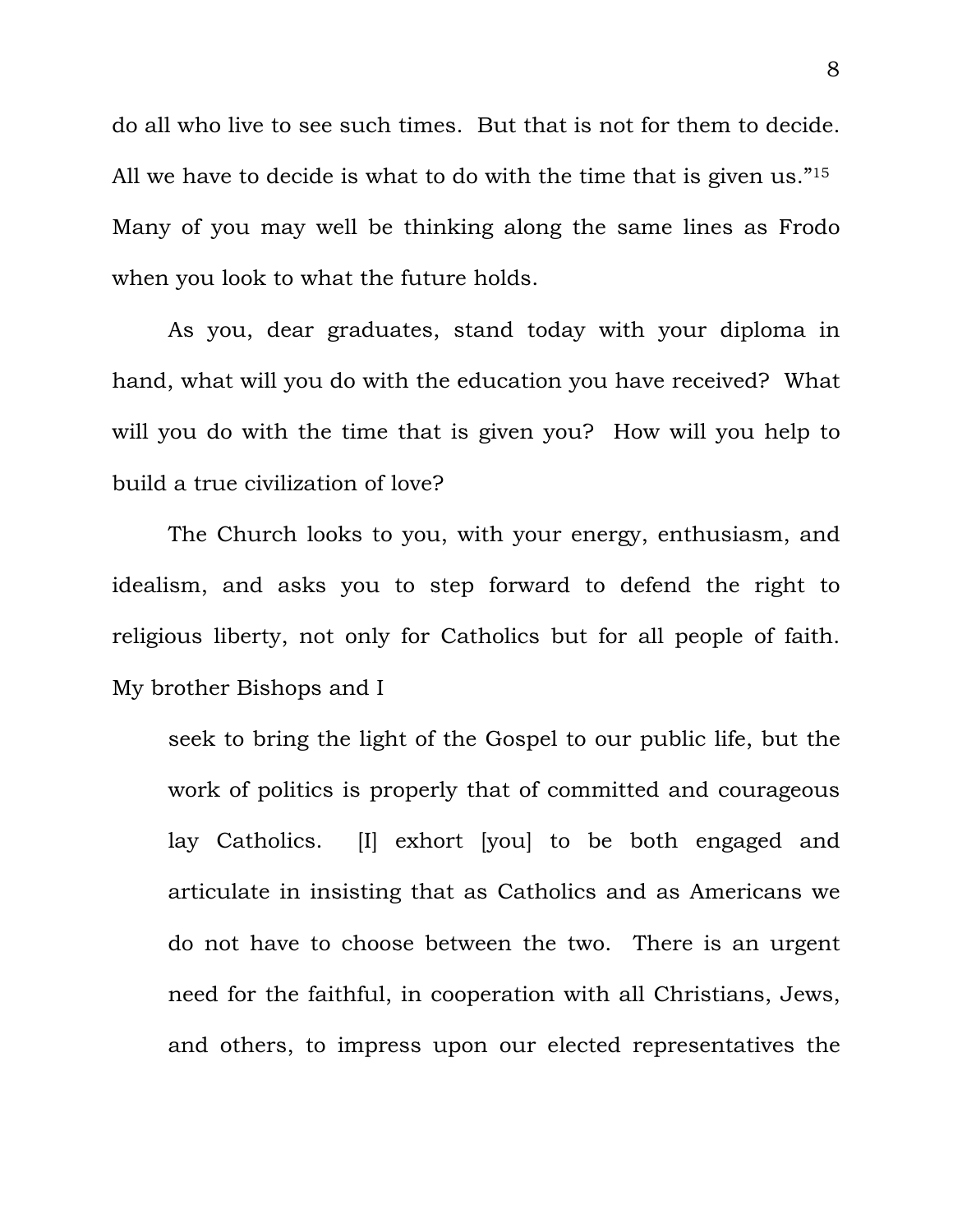importance of continued protection of religious liberty in a free society.<sup>16</sup>

It will take people of great hope and conviction to face this arduous challenge. That should not be a reason to flee from it, but to embrace it. The great British Prime Minister during World War II, Winston Churchill, who helped Europe and America to defeat a lethal enemy, once said, "A pessimist sees the difficulty in every opportunity; an optimist sees the opportunity in every difficulty."17

Carl A. Anderson, Supreme Knight of the Knights of the Columbus, recently observed that

Every great religious renewal in America has led to an advance in civil rights – from the Declaration of Independence and the Bill of Rights to the end of slavery and the pursuit of racial equality. But all of this has been achieved in the face of established power structures strongly and often violently opposed to these rights. So this is a time for choosing – choosing whether as Catholics we will stand together to keep open the doors of religious liberty.18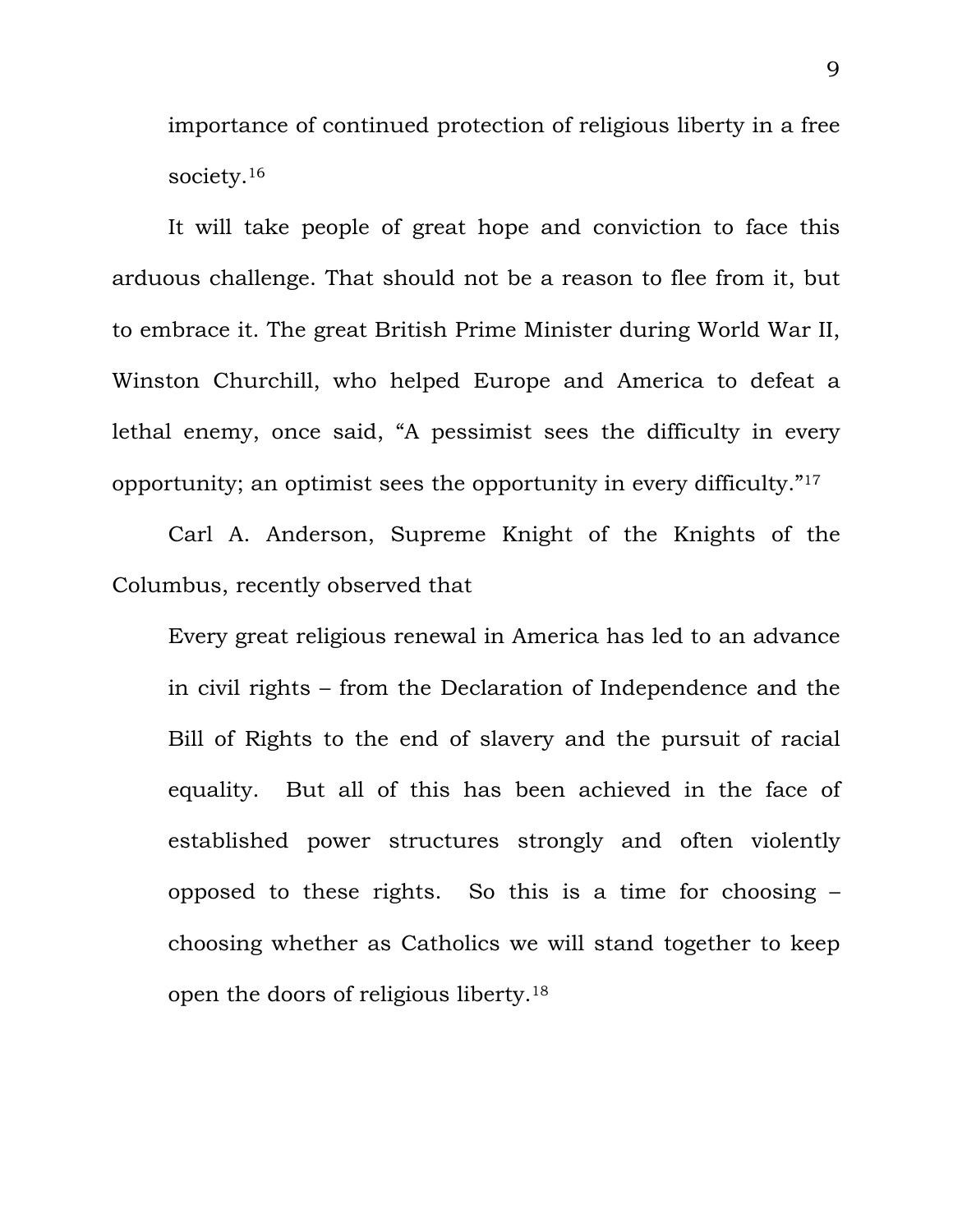In his best-selling book published over twenty years ago, *The Seven Habits of Highly Effective People*, Stephen Covey wrote of the importance of what he called the Character Ethic, which "is based on the fundamental idea that there are *principles* that govern human effectiveness—natural laws in the human dimension that are just as real, just as 'unchanging' . . . as laws such as gravity are in the physical dimension."19 To illustrate this point, he re-told this story published by Frank Koch in *Proceedings*, the magazine of the Naval Institute:

 Two battleships assigned to the training squadron had been at sea on maneuvers in heavy weather for several days. I was serving on the lead battleship and was on watch on the bridge as night fell. The visibility was poor with patchy fog, so the captain remained on the bridge keeping an eye on all activities.

 Shortly after dark, the lookout on the wing of the bridge reported, "Light, bearing on the starboard bow."

"Is it steady or moving astern?" the captain called out.

 Lookout replied, "Steady, captain," which meant we were on a dangerous collision course with that ship.

 The captain then called to the signalman, "Signal that ship: We are on a collision course, advise you change course 20 degrees."

 Back came a signal, "Advisable for you to change course 20 degrees."

 The captain said, "Send, I'm a captain, change course 20 degrees."

 "I'm a seaman second class," came the reply. "You had better change course 20 degrees."

 By that time, the captain was furious. He spat out, "Send, I'm a battleship. Change course 20 degrees."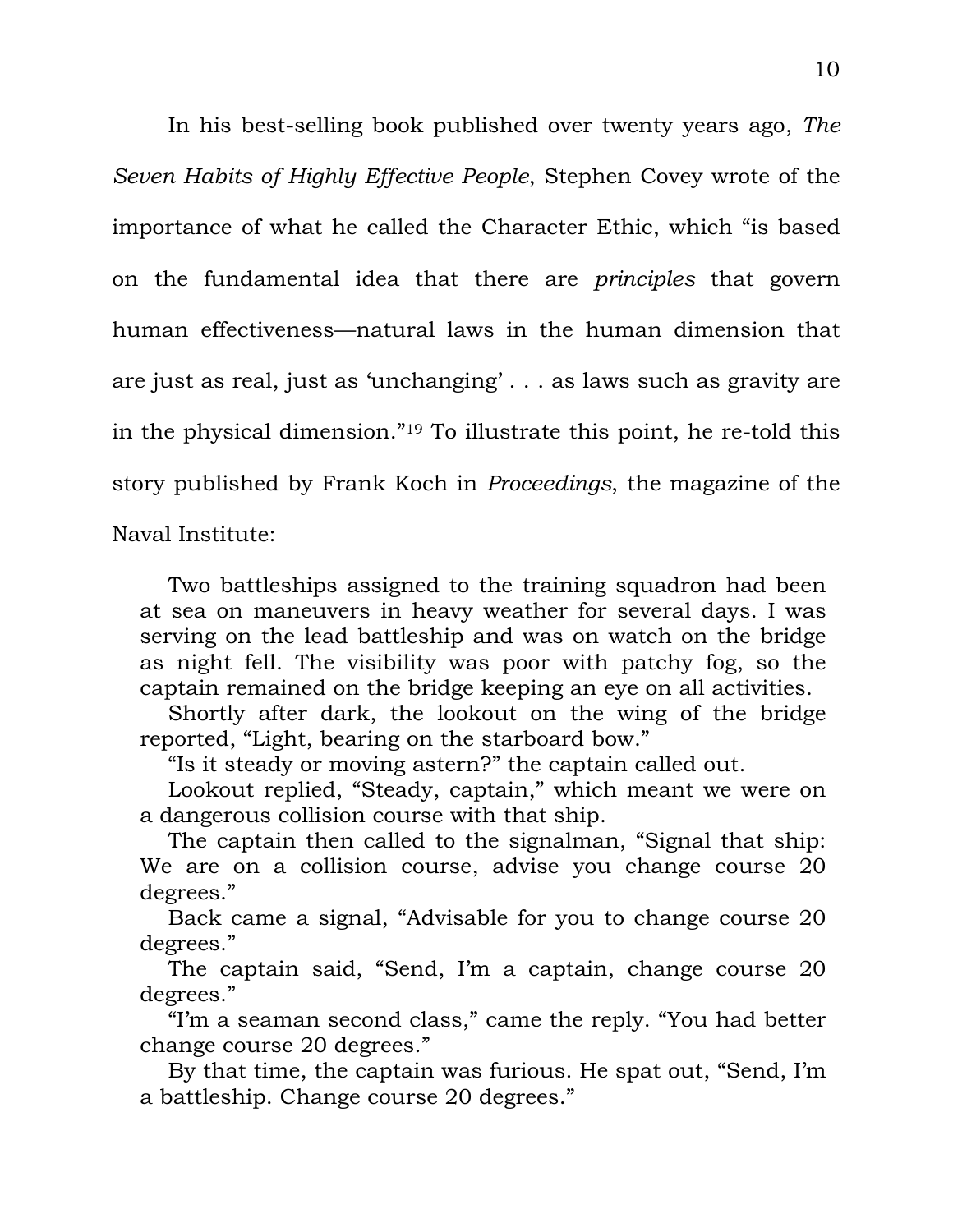Back came the flashing light, "I'm a lighthouse." We changed course.<sup>20</sup>

 My dear graduates, in the course of your lives you will encounter many people who will throw their titles, power, prestige, influence and wealth at you demanding that you change course to suit their whims. Remember that the Church is a lighthouse that cannot change course from the path set out for us by the Lord. Remember that you became an integral part of this Church at your baptism, when you were entrusted with the light of Christ to be kept burning brightly. Remember that Jesus said, "You are the light of the world" (*Matthew* 5:14). Stay true to your principles and follow the beacon of Christ's light that will lead you to His kingdom.

 As you take up this challenge to defend the religious liberty of all people, there will be many who will oppose you, some in small ways and others with great force, but they are not to be feared; they are to be loved. In the face of such opposition, let us pray with Saint Thomas More:

…teach us to bear patiently and gently all injuries and snares treacherously set for us; not to smolder with anger, not to seek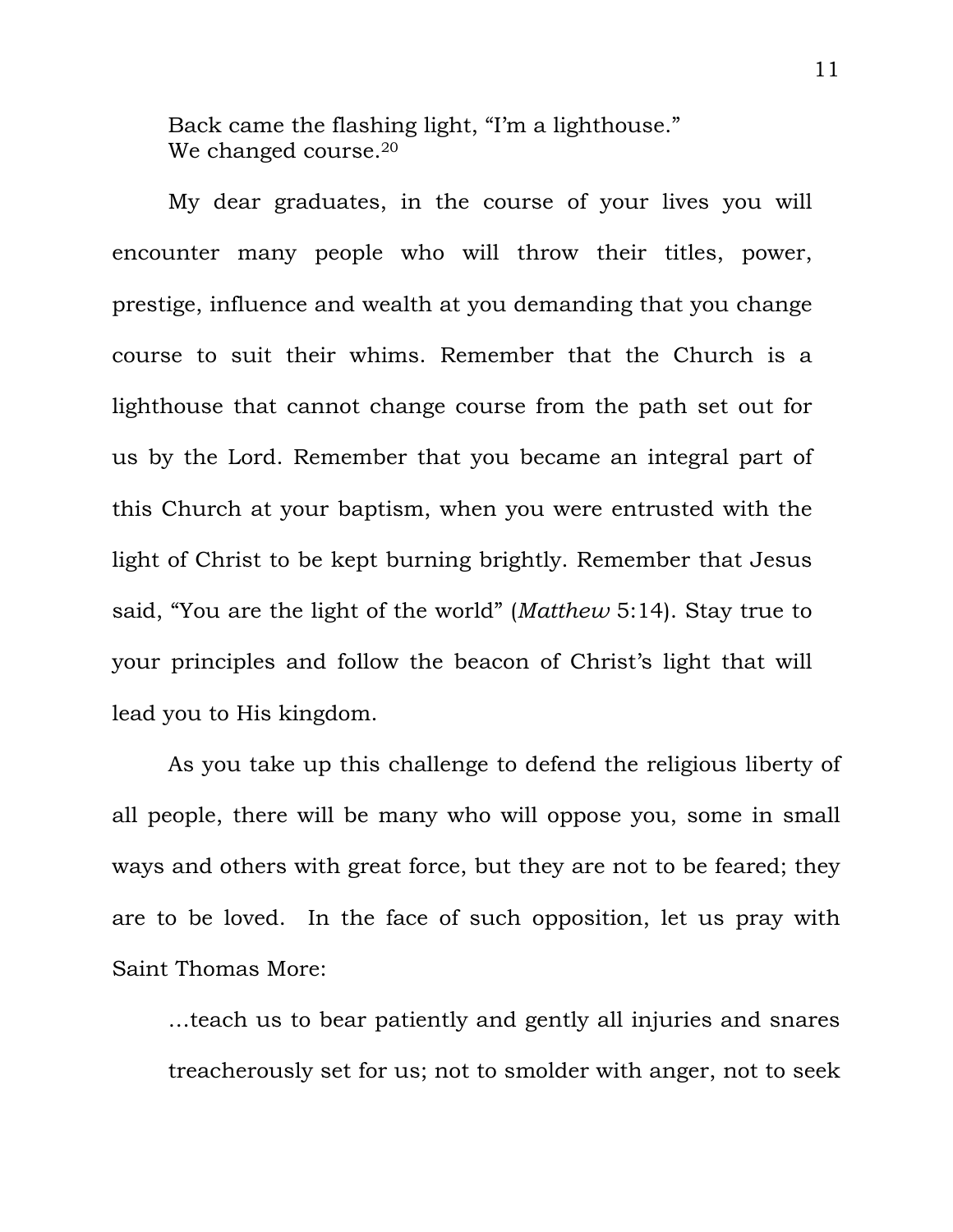revenge, not to give vent to our feelings by hurling back insults, not to find an empty pleasure in tripping up an enemy through some clever trick, but rather to set ourselves against deceitful injury with genuine courage, to conquer evil with  $good...^{21}$ 

If we defend our religious liberty and that of all people in this way, the Lord will see fit to grant us peace and all good.

 In these efforts Saint Benedict of Nursia will prove to be a helpful and authentic example. It was he who urged his monks, saying:

Not to give way to anger. Not to nurse a grudge. Not to entertain deceit in one's heart. Not to give a false peace. Not to forsake charity… Not to return evil for evil. To do no wrong to anyone, and to bear patiently wrongs done to oneself. To love one's enemies. Not to curse those who curse us, but rather to bless them. To bear persecution for justice's sake… [And to] put one's hope in God.22

 It was the monks of Saint Benedict who, in no small fashion, gave stability to society as the Roman Empire crumbled in the west and who laid the foundation upon which European culture and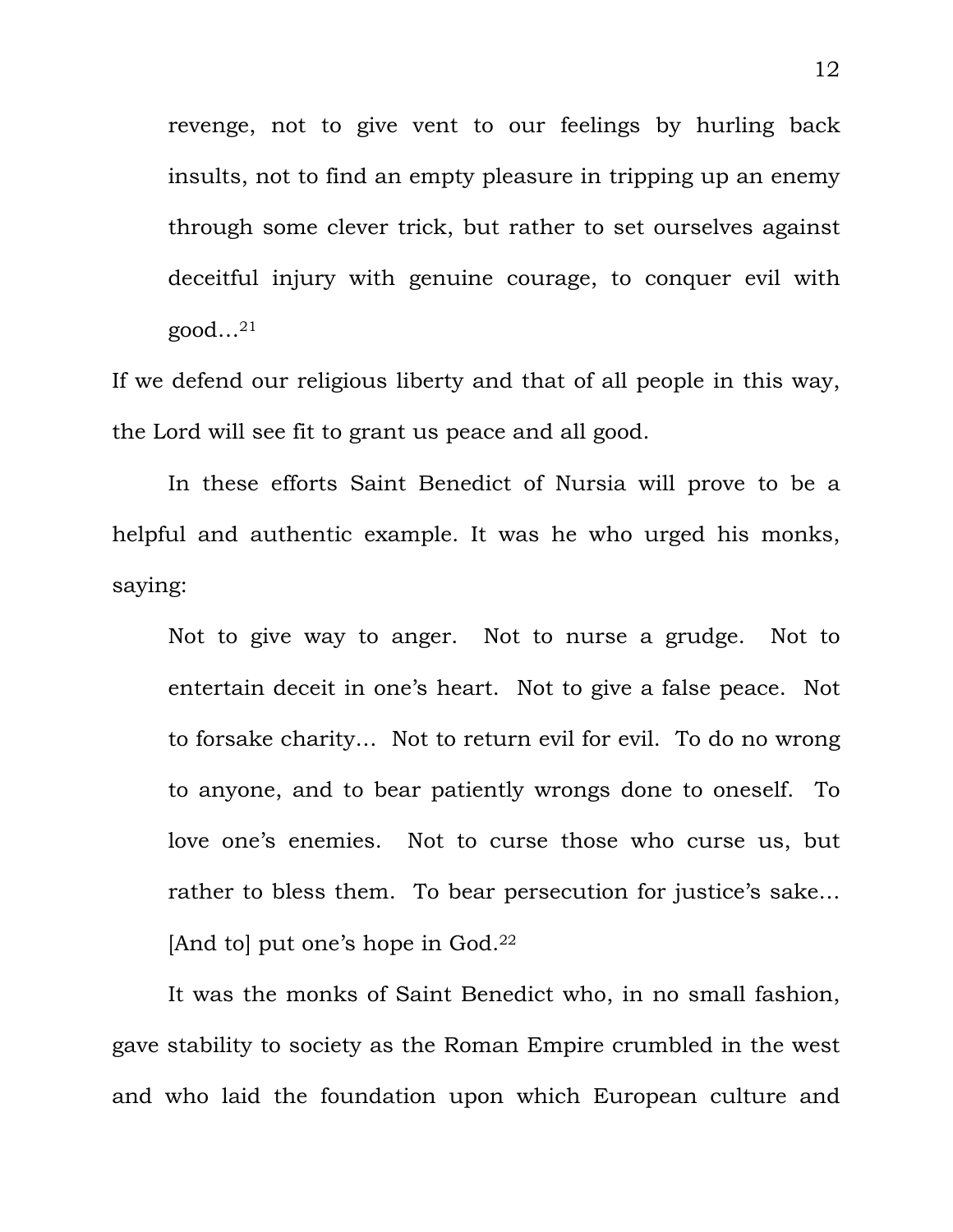civilization would be built. A similar opportunity now awaits you. You can use the education you have received here at this distinguished university under the patronage of Saint Benedict to uncover and strengthen the foundation of religious liberty on which our nation has been built.

With these words of your heavenly patron, I now leave you, and I warmly congratulate each of you graduates on this day that is filled with relief and joy. Today your academic achievements are celebrated and a new horizon opens before you. Let us pray that it will be one in which the freedom of religion is protected and encouraged, and in which you will flourish and thrive.

May God give us this grace. Amen.